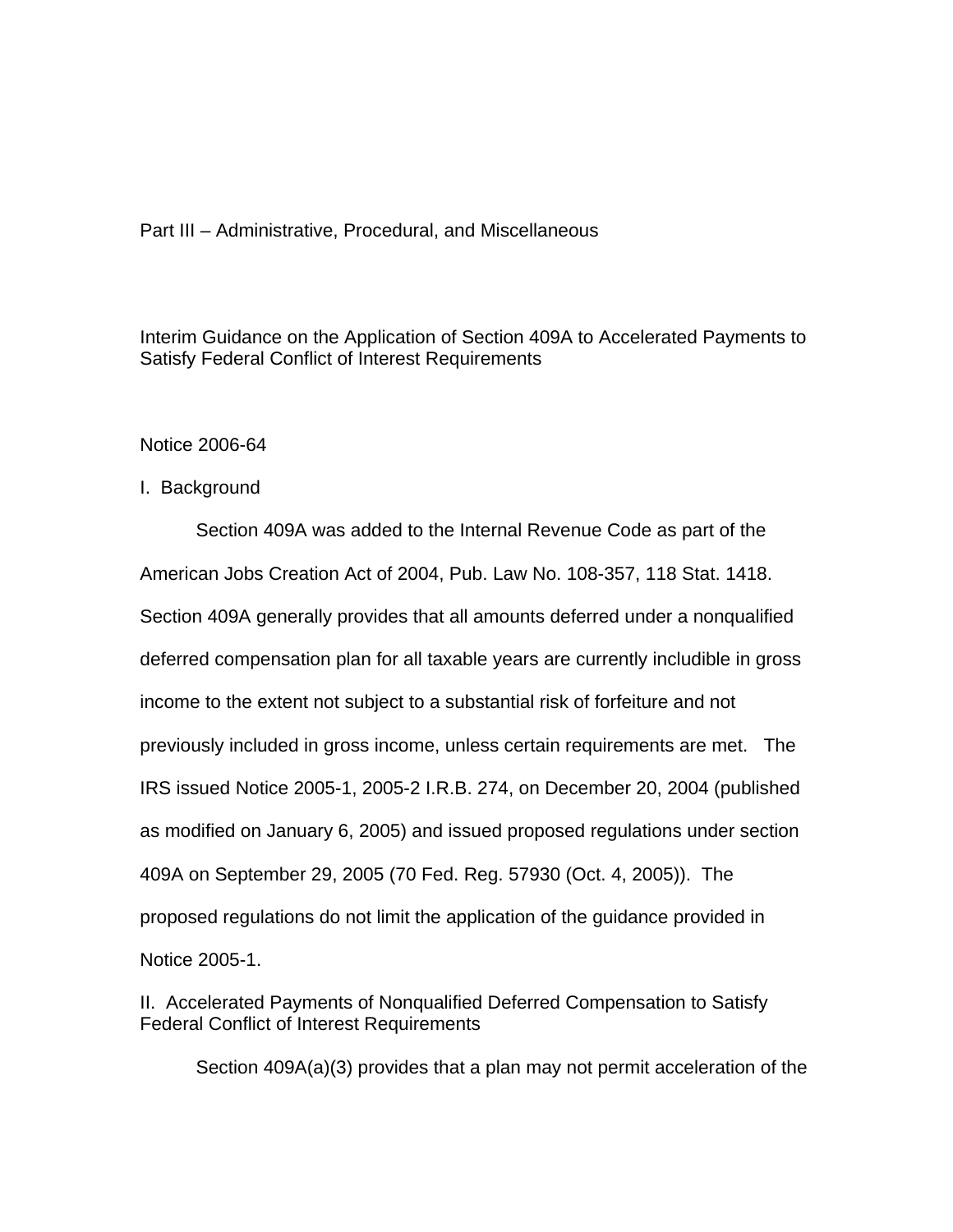time or schedule of payment for nonqualified deferred compensation subject to section 409A except as provided in regulations by the Secretary. The legislative history to section 409A provides that it was intended that the Secretary would provide limited exceptions to the prohibition on acceleration of payments, including, for example, a distribution necessary to comply with Federal conflict of interest requirements. H.R. Conf. Rep. No. 108-755, at 731 (2004). Both Notice 2005-1, Q&A-15(c) and § 1.409A-3(h)(2)(ii) of the proposed regulations provide that a plan may permit such acceleration of the time and schedule of a payment of nonqualified deferred compensation subject to the requirements of section 409A as may be necessary to comply with a certificate of divestiture (as defined in section 1043(b)(2)).

Commentators, including the Office of Government Ethics, expressed concern about the indication in Notice 2005-1 and the proposed regulations that a "certificate of divestiture" (as defined in section 1043(b)(2)) would be effective to permit an accelerated payment of nonqualified deferred compensation subject to section 409A. However, the Office of Government Ethics issues such certificates of divestiture so that an employee may defer recognition of capital gains when property is sold to comply with conflict of interest provisions. Because payment under a nonqualified deferred compensation plan is treated as ordinary income, rather than as capital gain, the Office of Government Ethics could not issue a certificate of divestiture in connection with an accelerated payment under such a plan.

2